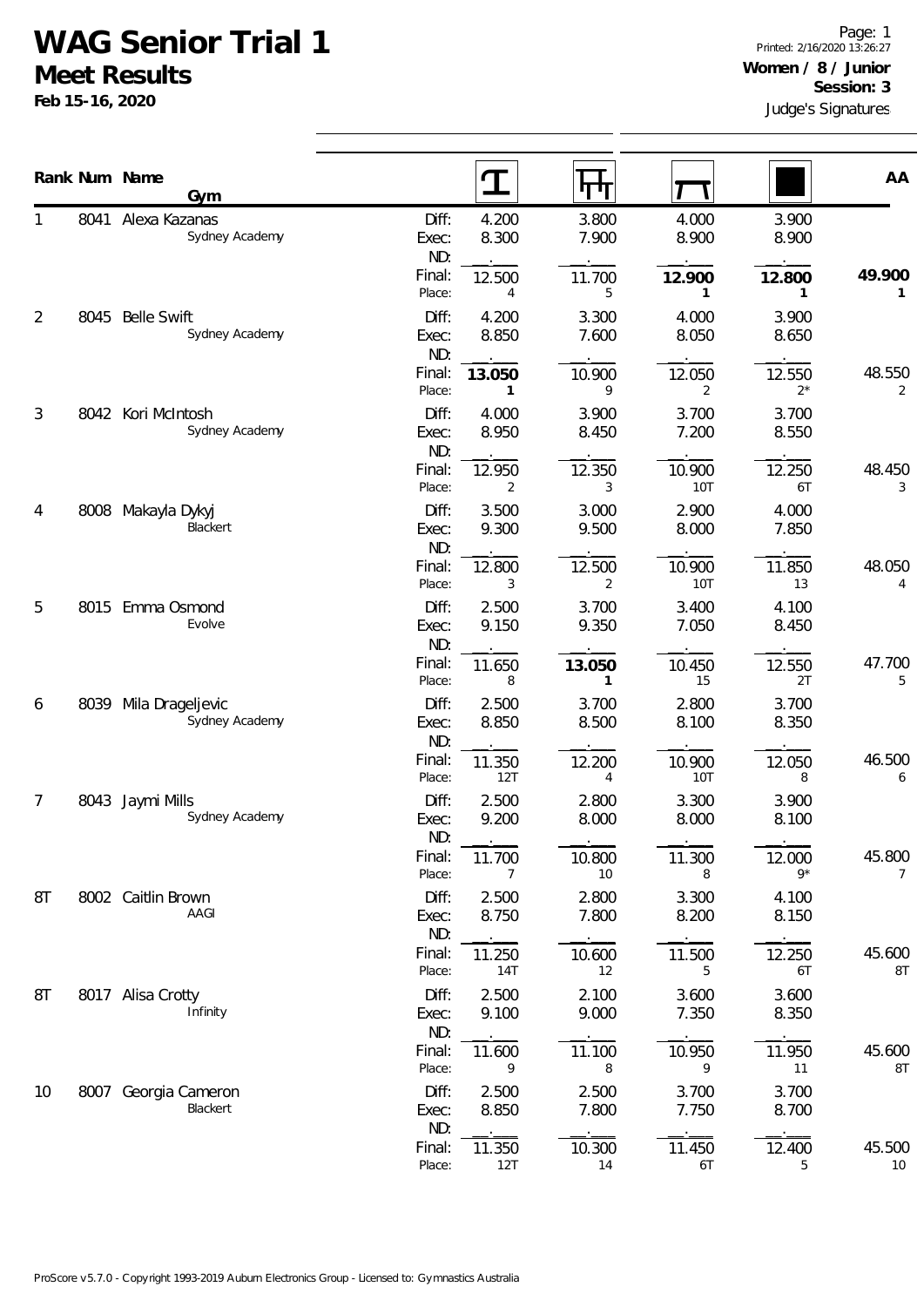## **WAG Senior Trial 1**

**Meet Results**

**Feb 15-16, 2020**

Page: 2 Printed: 2/16/2020 13:26:27 **Women / 8 / Junior Session: 3**

|                      | Rank Num Name<br>Gym                |                           |                        | पा                        |                          |                       | AA             |
|----------------------|-------------------------------------|---------------------------|------------------------|---------------------------|--------------------------|-----------------------|----------------|
| 11                   | 8044 Elyssa Purss<br>Sydney Academy | Diff:<br>Exec:<br>ND:     | 2.500<br>9.500         | 2.100<br>7.750            | 3.300<br>7.600           | 3.900<br>8.650        |                |
|                      |                                     | Final:<br>Place:          | 12.000<br>6            | 9.850<br><b>16T</b>       | 10.900<br><b>10T</b>     | 12.550<br>$2^*$       | 45.300<br>11   |
| 12                   | 8024 Clara O'Reilly<br>Manly        | Diff:<br>Exec:<br>ND:     | 4.000<br>8.400         | 2.300<br>7.700            | 3.700<br>7.950           | 3.800<br>7.200        |                |
|                      |                                     | Final:<br>Place:          | 12.400<br>5            | 10.000<br>15              | 11.650<br>$\overline{4}$ | 11.000<br>18          | 45.050<br>12   |
| 13                   | 8048 Isabella Wu<br>Sydney Gym      | Diff:<br>Exec:<br>ND:     | 2.500<br>8.150         | 2.500<br>8.650            | 3.700<br>7.000           | 2.900<br>8.000        |                |
|                      |                                     | Final:<br>Place:          | 10.650<br>23           | 11.150<br>$7\overline{ }$ | 10.700<br>14             | 10.900<br>19          | 43.400<br>13   |
| 14                   | 8019 Emma Dinca<br>Infinity         | Diff:<br>Exec:<br>ND:     | 2.500<br>8.550         | 3.600<br>7.950            | 3.600<br>5.700           | 3.600<br>7.750        |                |
|                      |                                     | Final:<br>Place:          | 11.050<br>17T          | 11.550<br>6               | 9.300<br><b>19T</b>      | 11.350<br>16          | 43.250<br>14   |
| 15<br>16<br>17<br>18 | 8016 Yui Wan<br>Evolve              | Diff:<br>Exec:<br>ND:     | 2.500<br>8.550         | 3.000<br>7.400            | 4.000<br>7.850           | 3.800<br>5.900        |                |
|                      |                                     | Final:<br>Place:          | 11.050<br>17T          | 10.400<br>13              | 11.850<br>3              | 9.700<br>24           | 43.000<br>15   |
|                      | 8018 Charlotte Denney<br>Infinity   | Diff:<br>Exec:<br>ND:     | 2.500<br>8.950         | 2.900<br>6.000            | 3.000<br>7.350           | 3.400<br>8.000        |                |
|                      |                                     | Final:<br>Place:<br>Diff: | 11.450<br>10T<br>2.500 | 8.900<br>21<br>1.800      | 10.350<br>16<br>4.100    | 11.400<br>15<br>4.200 | 42.100<br>$16$ |
|                      | 8047 Kayli Scott<br>Sydney Gym      | Exec:<br>ND:              | 8.700                  | 7.350<br>$-2.000$         | 7.350                    | 7.700                 |                |
|                      |                                     | Final:<br>Place:          | 11.200<br>16           | 7.150<br>22               | 11.450<br>6T             | 11.900<br>12          | 41.700<br>17   |
|                      | 8006 Brianna Tsang<br>Airborne      | Diff:<br>Exec:<br>ND:     | 2.500<br>8.400         | 2.500<br>7.050            | 2.900<br>6.850           | 4.100<br>7.350        |                |
|                      |                                     | Final:<br>Place:          | 10.900<br>20           | 9.550<br>19               | 9.750<br>18              | 11.450<br>14          | 41.650<br>18   |
| 19                   | 8011 Emily Skelton<br>Caringbah     | Diff:<br>Exec:<br>ND:     | 2.500<br>8.950         | 1.100<br>8.050            | 2.500<br>6.500           | 3.900<br>8.100        |                |
|                      |                                     | Final:<br>Place:          | 11.450<br>10T          | 9.150<br>20               | 9.000<br>21T             | 12.000<br>$9*$        | 41.600<br>19   |
| 20                   | 8032 Chloe Holmes<br>PLC            | Diff:<br>Exec:<br>ND:     | 2.500<br>8.300         | 2.700<br>7.100            | 3.800<br>6.050           | 3.700<br>7.050        |                |
|                      |                                     | Final:<br>Place:          | 10.800<br>22           | 9.800<br>18               | 9.850<br>17              | 10.750<br>20T         | 41.200<br>20   |